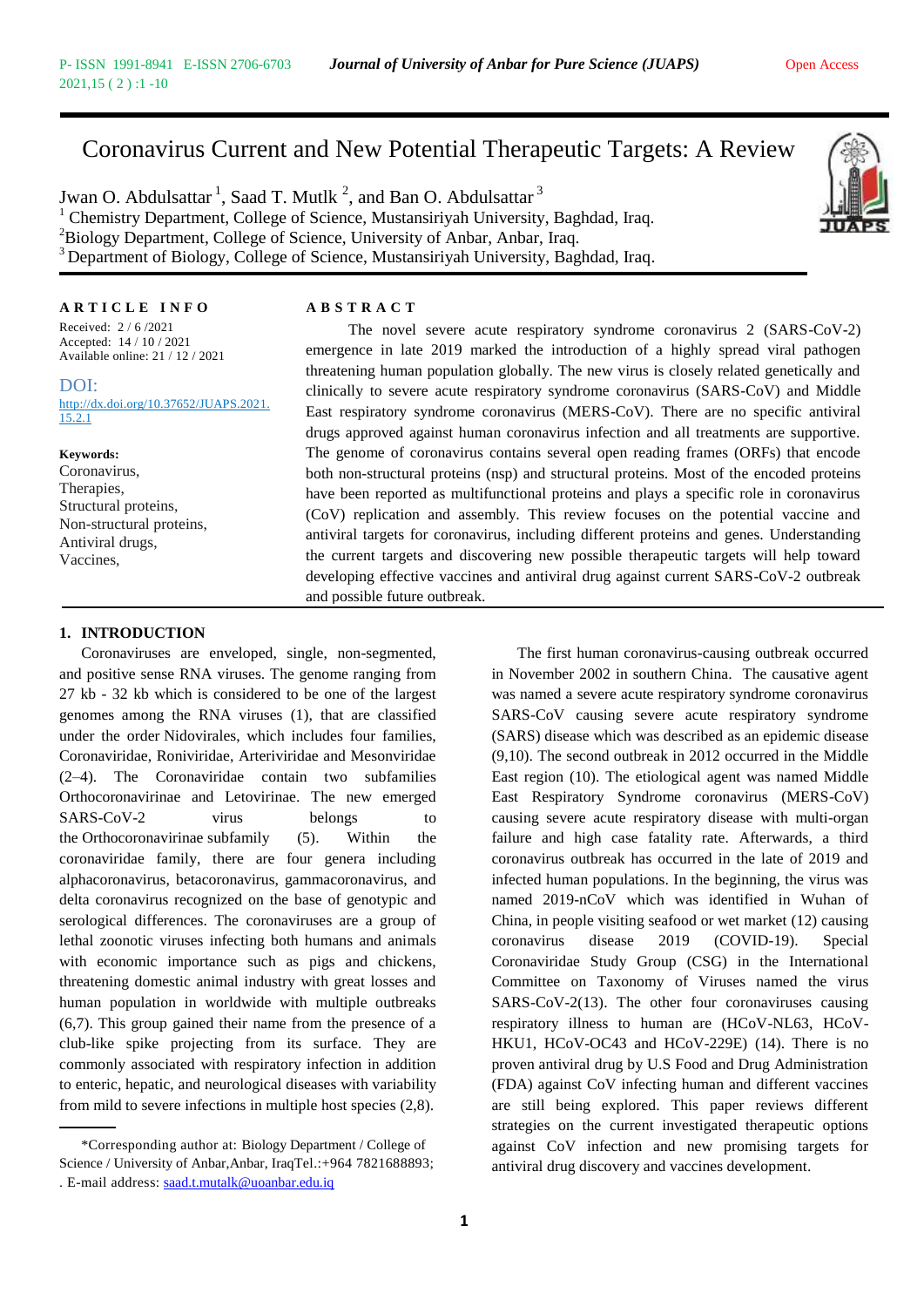### **2. THERAPIES AGAINST CORONAVIRUS INFECTION**

Several strategies have been developed to treat coronavirus infections. The feasible options against CoV infection can be divided into the vaccine and antiviral drug option. In the field of vaccine development, there are various strategies used to develop of an effective vaccine against CoV infection including the use of inactivated whole viruses, live-attenuated viruses (15), viral vector-based vaccines, subunit based vaccines (16,17), recombinant vectored for SARS-CoV spike protein and DNA vaccines (18–21) which were evaluated on animals only. On the other side of developing antiviral drugs against CoV infection, there are massive efforts in the production of antivirals that aimed to prevent and treat CoV infection. However, many difficulties stand up in developing effective antiviral. For example, developed drugs are tested on experimental animals, not on human, the crystal structure of all human coronavirus proteins is not solved. All licensed vaccines might control spread of the virus and reduce mortality rates but with the new emergence of new strains, the global control of COVID-19 will not be achieved and still we need to understand role of each virus gene and protein to develop fast and new systematic approaches in anti-CoV drug discovery.

In the discovery of potential anti-CoV treatment against human CoV infection, three main approaches are generally applied. The first approach includes a broad-spectrum inhibitors test that already exists and used to treat infection of other viruses. The combination of lopinavir/ ritonavir, which is used as a protease inhibitor in the treatment for human immunodeficiency virus (HIV) patients has been reported as a successful choice for the treatment of SARS and MERS patients (22–25). However, the inhibitory effect was only observed in animals and cell lines. Understanding lopinavir binding mode to the coronavirus main protease enzyme is still needed to improve inhibitory efficacy since the coronavirus genome encodes a cysteine protease (3Clike protease), not an aspartic protease related to the HIV protease (26). Several studies tested effects of Interferon (INFs) such as IFN- $\alpha$  and  $-\beta$ , II (IFN- $\gamma$ ), ribavirin and cyclophilin inhibitors against SARS and MERS infection invitro (27–29) by using standard assays such as virus plaque formation and virus yield. Other showed that use of a broadspectrum antiviral agent such as Nitazoxanide and teicoplanin (an inhibitor of Cathepsin L) might inhibit MERS- CoV in vitro (30,31). However, important questions such as side effects, dosing and specify remains to be answered. An anti-malarial drug chloroquine (CQ) and it is derivative Hydroxychloroquine (HCQ) also revealed to inhibit SARS-2 infection that acts indirectly which decrease production of cytokines (32–34). Screening in pre-existing

chemical libraries or large databases containing information on many existing compounds (34–37) is the second approach. The advantage of this approach is based on the fast method for inhibitors identification through virtual or high-throughput screening of identified inhibitors but further evaluation such as antiviral assays, an effective concentration (EC50) and further studies are needed for developing one of these potent inhibitors. The third approach is based on developing novel, specific agents against coronavirus specific proteins and genes such as specific viral enzymes inhibitors, monoclonal antibodies and small interfering RNA (siRNA) molecules. However, further randomized clinical trials are necessary (39–41).

### **3. NON-STRUCTURAL PROTEINS AS A THERAPEUTIC TARGET**

Among coronavirus nonstructural proteins, protease (nsp3 and nsp5), the RdRp (nsp12) and the helicase (nsp13) are the main targets for the development of an antiviral drug against coronavirus infection. One of the main targets is a protease (Mpro, also called the 3C- like protease, 3CLpro) and the papain-like protease (PLpro) which generates nonstructural proteins involved in viral replication (38,39). The Mpro and PLpro are encoded by ORF1 of the coronavirus genome and responsible for processing the huge polyproteins pp1a and pp1ab into mature non- structural proteins (nsps) (40). Many inhibitors have been designed against coronavirus protease based on crystal structures and high throughput screening but more animal studies are needed and other preclinical studies should be included (41). For example, several natural and synthetic compounds that is known for it is inhibitory activity against SARS-CoV PLpro including small molecule inhibitors, thiopurine compounds, natural products, zinc ion and zinc conjugate inhibitors and naphthalene inhibitors (42) have been developed (43–46). A recent study by Kumar et al outlined the use of different peptidomimetic inhibitors of enterovirus that could inhibit SARS and MERS 3CLpro (47).

Nevertheless, some of these inhibitors have not validated in additional studies such as antiviral activity, animal studies or human in vivo evaluation. The solved crystal structure of SARS-CoV-2 main protease allowed scientist to start computationally screening in a compound library scan for over 687 million compounds for binding to the main protease of SARS-CoV-2. They reported a list of the potential drug-like compounds that are known to bind to Mpro of SARS-CoV and substructures as template molecules (48) which needs further experimental validation and optimization. The success of using available therapies for SARS-CoV and MERS-CoV to the SARS-CoV-2 with a similarity about 79% from SARS-CoV and 50% from MERS-CoV (49) is a challenge in treatment COVID-19 disease. A potential therapeutic agent Lopinavir/ritonavir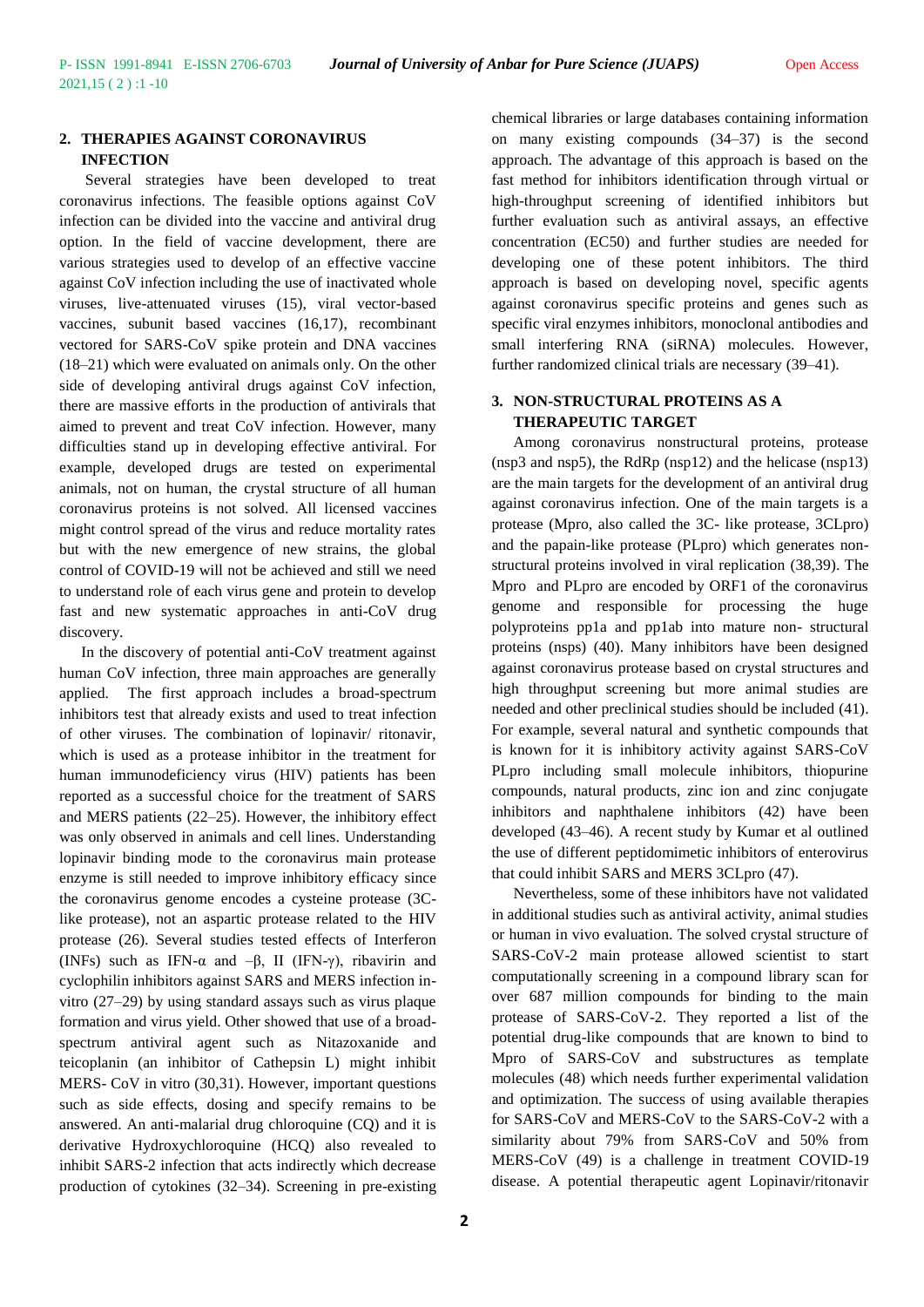## 2021,15 ( 2 ) :1 -10

(LPV/RTV) which approved since 2000 to HIV viral infection and showed a promising result against SARS-CoV and MERS-CoV (22,50,51) is suggested to treat COVID-19 patients. A study of 199 patients confirmed with SARS-2 infection received lopinavir–ritonavir twice a day for 14 days observed no benefit from this treatment beyond standard care (52). The RNA-dependent RNA polymerase (RdRp) and helicase, which plays an important role in the transcription and replication of the virus (53,54) is another potential target for antiviral therapy. For COVID-19 and other CoV including SARS and MERS, Remedsivir (adenosine analogue) that is developed against Ebola virus originally is proposed as a promising antiviral drug. According to in-vitro studies including cultivation in cells (Vero E6 cells and Huh-7 cells), mice and non-human primates (NHP) models, Remedsivir inhibit RdRp resulting in pre-mature termination by incorporating with the new viral RNA chain (55,56).

However, to evaluate antiviral activity of this nucleoside further in-vivo studies are recommended to insure it is safety and effectiveness. Ivermectin is another approved drug used against a wide range of viruses is proposed as a treatment for COVID-19 infection. A recent study proposed Ivermectin has ability to inhibit nuclear import of coronavirus protein. The study showed that RNA of SARS-2 were reduced approximately 5000 folds within 48 hours (57). However, exact mechanism is not fully understood and further investigation is required. Ribavirin is a guanine analogue that has been known for it is antiviral activity by inhibiting viral RdRp in a variety of both a DNA and RNA viruses. However, adverse effects including hemolytic anemia limited it is use (58,59). A study developed a library of spirocyclic nucleosides that show close similarity structure to ribavirin is a promising approach to find safer and closely related ribavirin drug. The proposed nucleosides were tested in-vitro for their antiviral activity using MHV (Murine Hepatitis Virus) as a model (60). Helicase gene (nsp13) is well known as one of the most conserved protein across coronavirus four genera (61). Helicase enzyme plays a vital role in the replication and proliferation process by unwinding double-stranded nucleic acids into single strand in an ATP dependent manner. For this reason, helicase is proposed as attractive target for antiviral therapy. A study by Gordon indicted that SARS-CoV-2 helicase interact with human proteins (62). However, the lack of crystal structure for this enzyme, unsuccessful attempts to obtain the active form are the main problems to be considered when proposing helicase as a target for antiviral drug discovery.

The capping process in a variety of coronavirus is a promising target for the development of an antiviral drug against CoV infection. The capping process is an essential post-transcriptional step for viral RNA translation by host ribosomes an addition to it is role in distinguishing between self mRNA and host mRNA (63). The 2'-O methyltransferase (2′-O MTase) enzyme that is located in non-structural protein 16 (nsp16) is one of the multiple enzymes required for cap structure formation, this enzyme is usually conserved (64). Several studies indicated that small molecules such as S-adenosyl-l-homocysteine, sinefungin, and aurintricarboxylic acid (ATA) (65–67) can inhibit nsp16 activity for CoV by interfering the interaction between nsp16/ nsp10 and nsp16/ nsp14. Another promising approach is limiting the 2′-O MTase activity by targeting active sites such as the binding site of nsp16 with nsp10



which is required for 2'-O MTase stability and activity (68). A 2′-O MTase activity of SARS-CoV could be inhibited by short two peptides derived from the interaction domains of nsp10 (69). However, substantial research questions remain to be the answer and further understanding of 2′-O MTase activity is required for development of specific inhibitors based on targeting 2′-O MTase activity.

Figure 1. Schematic presentation of the coronavirus nonstructural proteins with candidate antiviral targets. Abbreviations: PLPro, papin like protease; Mpro, main protease; RDRP, RNA dependent RNA polymerase; Hel, Helicase; 2'OMT, methyltransferase.

Overall, the developed antivirals against protease, polymerase and methyltransferase are not effective in clinical trials (70,71) and more investigations are required.

### **4. STRUCTURAL PROTEINS AS A THERAPEUTIC TARGET**

Although coronavirus nonstructural proteins such as proteases, polymerases and helicases are the main targets for the discovery and development of antiviral drugs by scientists however, the coronavirus structural proteins that compose virus virion have also been attractive targets for development of vaccines and antivirals. Coronavirus encodes four structural proteins that are spike (S), envelope (E), membrane (M), and nucleoprotein (N). The spike protein is a large (~ 180-kDa) class I viral fusion protein that has a significant impact in binding virus to host cell surface receptors and entry processes. This protein is composed of two subunits, S1 located at the N-terminus, which is responsible for receptor binding and S2 at the Cterminus responsible for fusion activity (72,73). The S1 sequence is more variable than the conserved S2 region (74,75). The S protein is considered as a main key target for the vaccines and antiviral drugs development due to it is role in virus binding to host surface receptor, (76), entry and cell tropism (77). Developing antiviral peptides that target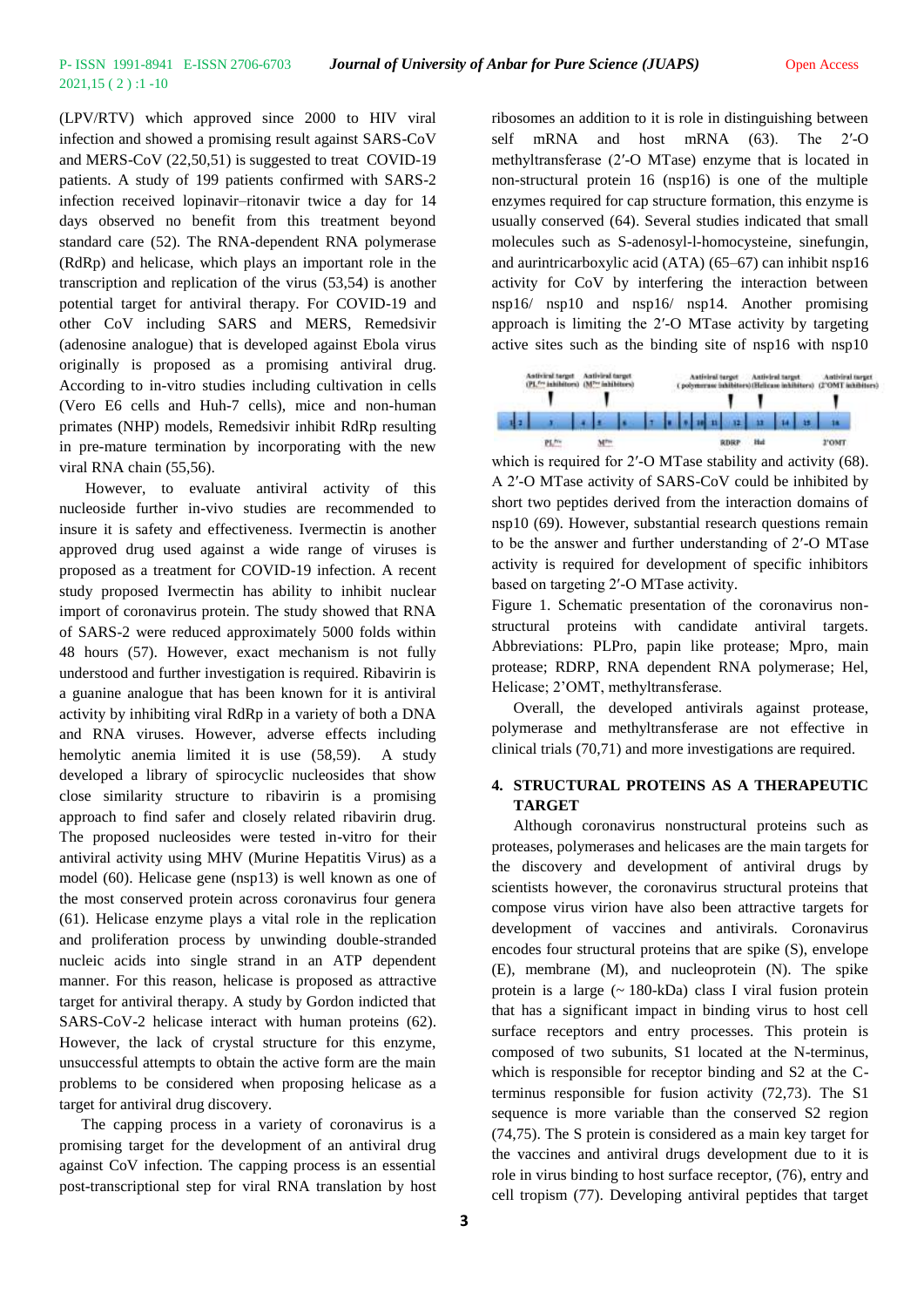different regions of the spike protein is a promising strategy. A study showed that SARA-CoV plaque formation could be inhibited up to 40–80% when peptides analogous are presented to the N terminus, pre-transmembrane domain or the loop region separating the two conserved heptad repeats (HR) located in S2 (HR1 and HR2) at micromolar concentrations (78). A pseudo type assay was used in a study by Gao et al indicating a competitive peptide for HR2 can block the fusion mechanism of MERS-CoV and prevents entry of the virus (79). Developing monoclonal antibodies that target S1, S2 and the receptor-binding domain (RBD) by neutralization structural proteins on virions is another promising approach. The developed monoclonal antibodies have usually targeted specific epitopes on the S1 domain that inhibit binding between virus and receptors of the host cell, whereas others monoclonal antibodies bind to the S2 domain and block fusion process between the virus and host cell (80).

The viral replication could be inhibited when monoclonal antibodies against MERS-CoV spike protein is administrated in humanized DPP4 mouse model (81). The RBDs contain major neutralization epitopes, which may serve as subunits for vaccine development in addition to the induction ability of the host immune responses (82–85). For the production of virus-neutralizing antibodies, the Nterminal of the spike protein is a significant target for epitopes T cell responses. The S protein can induce protective immunity when inoculated alone (86). A study showed that the SARS-CoV S protein can block virus binding and fusion by antibodies induction (87). Several studies proved that the S1 domain of the S protein remains the most successful vaccine candidate that produces antibody response to CoV (88,89). However, this might be not true for all serotypes due to the antigenic drift. Contritely, S2 domain of the S protein is immunologically silent and rare antibodies are induced to target S2 and inhibit fusion mechanism. The successful reveal of SARS-2 S protein structure enabled scientists for rapid act to optimize and evaluate vaccination strategies. Depending on reverse vaccinology and immunoinformatic methods, several potential subunit vaccines were proposed (90). Several proposed vaccines passed clinical trials successfully are now been given to peoples in many countries (91). However, side effect and duration of these vaccines are still a major concern.

The second structural protein is the envelope protein (E). The E protein is a small polypeptide protein about 76 to 109 amino acids (92), non-glycosylated with a single hydrophobic domain (HD) present at low concentrations in virions of most CoV with exception of IBV (93,94). Due to its merits of the small size, low concentration, poor conservation across coronavirus genera (95) and no evidence is confirmed for direct interactions with the other

viral structural proteins, E protein are not preferable for development of antiviral drugs against CoV infection. The third structural protein for CoV is the membrane protein (M) (25-30 KDa) that is the most abundant integral glycoprotein in the coronavirus particle. M protein is characterized with a short amino-terminus (outside the virion membrane) followed by three transmembrane domains, and a large carboxy-terminal domain situated inside the virus particle (96,97). The structural information for M protein still limited and predicted structure is partially concluded from sequence compression and secondary structure prediction. However, a study suggested that M protein can suppress production of type I IFN mainly via blocking the formation of a functional TRAF3–TANK–TBK1/IKKe complex (98) which indicates that the M protein might be a potential target for antiviral development.

A small interfering RNA (siRNA) is another promising approach targeting envelope, membrane and some other coronavirus accessory proteins. Several in-vitro studies developed siRNAs inhibitors against E, M, ORF3a, ORF7a or ORF7b of SARS-CoV and blocking replication of the virus (67,99), however, the developed siRNAs are not ready to human use due to the lack of suitable delivery methods. The fourth protein is nucleocapsid protein (N) located inside the virus particles. N protein is a basic, heavily phosphorylated and conserved protein that contains two domains. This protein basic function is to protect viral genome by enclosing the genomic RNA in a helically symmetric ribonucleoprotein (RNP)) and facilitating its replication (100,101). The N protein is composed of Nterminal domain (NTD), central linker and C-terminal domain (CTD) (102,103) which are capable of binding with RNA in-vitro with different mechanisms for each domain. Some studies suggested that the contribution of both domains are required for optimal RNA binding (104,105).

The N protein is the highly sensitive and specific diagnostic marker used to detect coronavirus disease (106,107)) and has the ability to activate immune responses of the host cell (108,109). It has been proposed that MHV and SARS-CoV N protein might act as RNA chaperone (110,111) which is an essential step during template switching events. Moreover, the N protein plays an important role in the CoV assembly (112). Since N protein is considered as a multifunctional protein that plays an important role during the virus life cycle, N protein is an attractive target for antiviral drug design. A study showed that RNA-binding affinity of the N protein in HCoV-OC43 could be significantly decreased when mutations are introduced to the centre of the NTD domain and viral replication is decreased by developed RNA-binding inhibitors (113). The N protein oligomerization of the SARS-CoV could be decreased by removing 40 residues from the CTD (114). The N protein is found inside the virus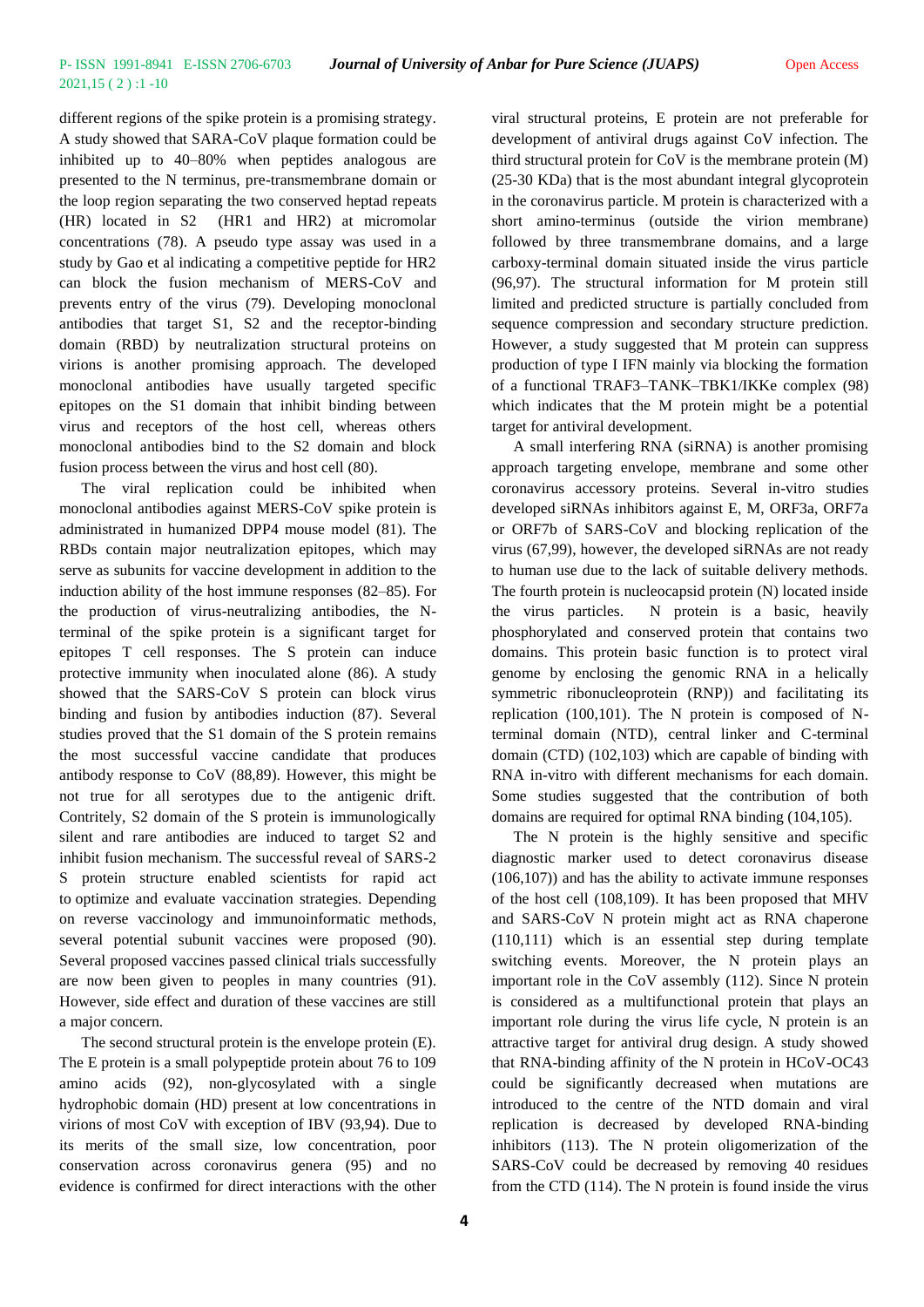2021,15 ( 2 ) :1 -10

particle and does not elicit neutralizing antibodies. However, N protein is considered to be a successful vaccine candidate by their ability to generate induction of cytotoxic



T lymphocytes that destroy infected cells. The SARS-CoV N protein when introduced to mice induces high cytotoxic T lymphocytes activity (115,116). Moreover, N protein is capable of binding to ssRNA, ssDNA, and dsDNA(117,118). Also, the N protein is a sensitive diagnostic marker for SARS infection that has been used for diagnosis especially in the early stage of infection (106,119,120). The primary requirement for drug target candidate is genetic stability and conservation, which could be found in N protein. Nevertheless, additional efforts and experiments should be performed before therapeutics based on targeting N protein can be introduced to patients.

Figure 2. Schematic presentation of the coronavirus structural proteins with candidate antiviral targets. Abbreviations: S1, spike S1 domain; S2, spike S2 domain; RBD, receptor-binding domain; HR1, heptad repeat 1; HR2, heptad repeat 2; E, envelope; M, membrane; N, nucleocapsid.

At the moment, developing a vaccine or antiviral drug for SARS-CoV-2 is urgently needed since all potential drugs treat symptoms from infected patients. The rapid respond from scientist to resolve genetic map and crystal structures of some of the virus proteins have facilitated efforts for drug discovery. Moreover, discovering new targets is highly desirable in fighting this disease (125).

### **5. CONCLUSION**

Despite the huge efforts in developing treatments for CoVs infections, all these treatments are tested in animal and in vitro models including inhibitors for CoV proteins, neutralizing antibodies and host immune response inhibitors. However, more research is required especially with the emergence of SARS-CoV-2 that we know little about and with the rapid threat of this virus on the human population. The key feature is by providing a complete picture of the role of each CoV protein and gene. Discovering genome difference and tracing the evolution of SARS-CoV-2 might lead to reduce and prevent more death in the human population worldwide. Furthermore, following untraditional principles in developing antiviral drug such, as large-scale screening of existing drugs seems a promising approach and increase therapeutic options. COVID-19 is a lesson to learn the necessity of developing new antiviral

therapies against coronavirus and understanding function and structure of each CoV genome and protein is the most effective way and support design of efficient drugs against SARS-CoV-2 since it will not be the last outbreak by CoV.

### **6. ACKNOWLEDGMENTS**

The authors would like to acknowledge the contribution of University of Anbar, Mustansiriyah University, Iraq via their prestigious academic staff in supporting this research with all required technical and academic support.

### **7. REFERENCES**

- [1] Woo PC, Lau SK, Lam CS, Lai KK, Huang Y, Lee P, et al. Comparative analysis of complete genome sequences of three avian coronaviruses reveals a novel group 3c coronavirus. J Virol. 2009;83(2):908– 17.
- [2] De Groot,RJ, AMQ K, Adams MJ, Cartens E, Lefkowitz EJ. Virus taxonomy, the 9th report of the international committe on taxonomy of viruses. Vol. 9. Academic Press,San Diego,CA; 2012. 806-828 p.
- [3] Nauwynck H, Snijder EJ, Faaberg, Balasuriya U, Brinton M, Gorbalenya AE, et al. Family Arteriviridae. In: King AMQ, Adams MJ, Carstens EB, Lefkowitz EJ (eds)Virus Taxonomy:IXth report of the International Committe of Taxonomy. Vol. 9. 2012. 796-805 p.
- [4] Woo PC, Lau SK, Lam CS, Lau CC, Tsang AK, Lau JH, et al. Discovery of seven novel mammalian and avian coronaviruses in the genus deltacoronavirus supports bat coronaviruses as the gene source of alphacoronavirus and betacoronavirus and avian coronaviruses as the gene source of gammacoronavirus and deltacoronavirus. J Virol. 2012;86(7):3995–4008.
- [5] Zhu N, Zhang D, Wang W, Li X, Yang B, Song J, et al. A novel coronavirus from patients with pneumonia in China, 2019. N Engl J Med. 2020;
- [6] Weiss SR. Forty years with coronaviruses. J Exp Med (Internet). 2020 May 4 (cited 2021 Jun 23);217(5). Available from: https://rupress.org/jem/article/217/5/e20200537/1515 97/Forty-years-with-coronavirusesForty-years-with
- [7] Al-Jameel W, Al-Mahmood SS. Similarities and differences of COVID-19 and avian infectious bronchitis from molecular pathologist and poultry specialist view point. Iraqi J Vet Sci. 2020;34(2):223–31.
- [8] Fung TS, Liu DX. Human Coronavirus: Host-Pathogen Interaction. Annu Rev Microbiol. 2019 Sep 8;73(1):529–57.
- [9] Drosten C, Günther S, Preiser W, Van Der Werf S, Brodt H-R, Becker S, et al. Identification of a novel coronavirus in patients with severe acute respiratory syndrome. N Engl J Med. 2003;348(20):1967–76.
- [10] Peiris JSM, Lai ST, Poon LLM, Guan Y, Yam LYC, Lim W, et al. Coronavirus as a possible cause of severe acute respiratory syndrome. The Lancet.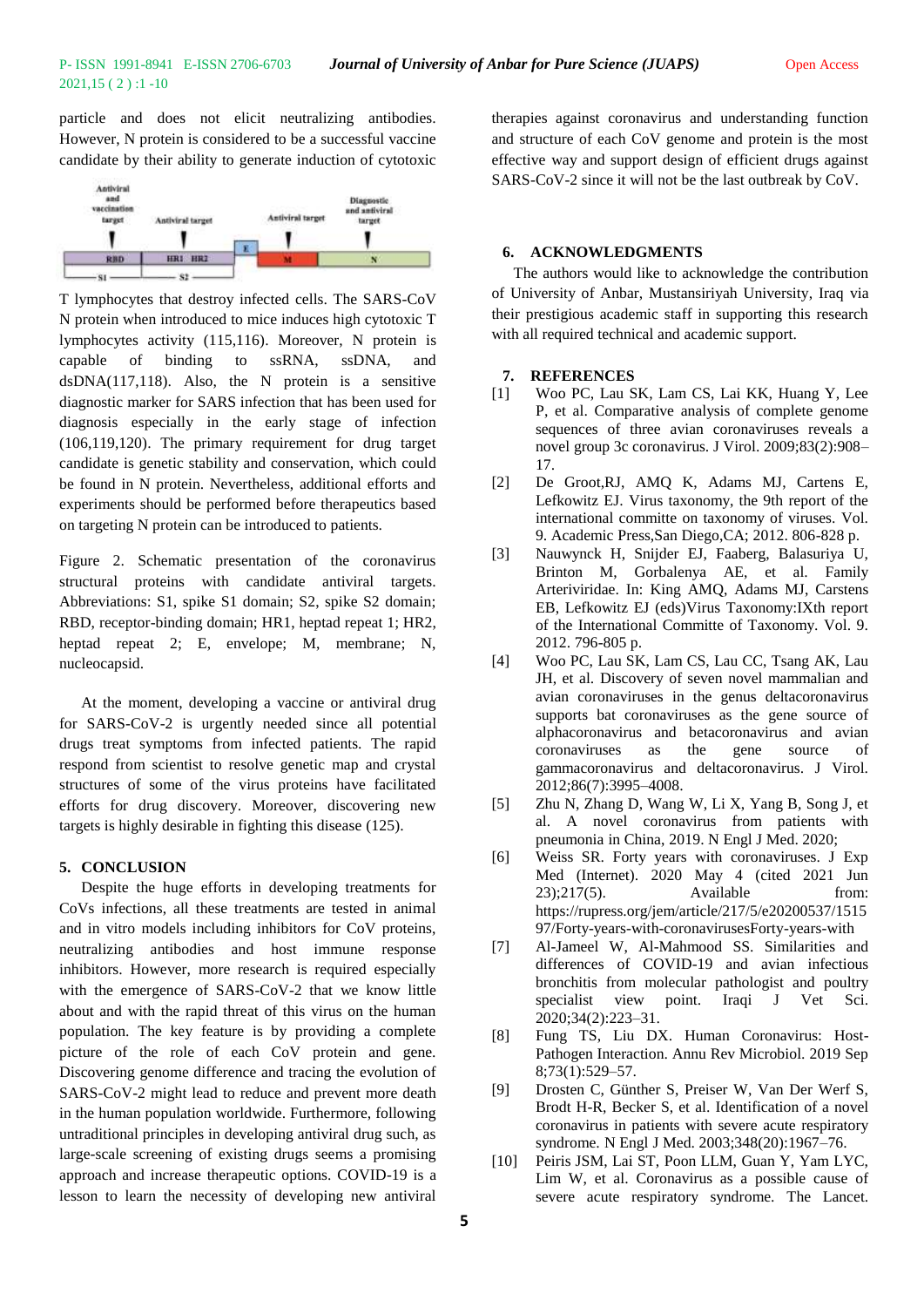2003;361(9366):1319–25.

- [11] Zaki AM, van Boheemen S, Bestebroer TM, Osterhaus AD, Fouchier RA. Isolation of a novel coronavirus from a man with pneumonia in Saudi Arabia. N Engl J Med. 2012;367(19):1814–20.
- [12] Perlman S. Another decade, another coronavirus. Mass Medical Soc; 2020.
- [13] Gorbalenya AE, Baker SC, Baric RS, Groot RJ de, Drosten C, Gulyaeva AA, et al. Severe acute respiratory syndrome-related coronavirus: The species and its viruses – a statement of the Coronavirus Study Group. bioRxiv. 2020 Feb 11;2020.02.07.937862.
- [14] Corman VM, Muth D, Niemeyer D, Drosten C. Chapter Eight - Hosts and Sources of Endemic Human Coronaviruses. In: Kielian M, Mettenleiter TC, Roossinck MJ, editors. Advances in Virus Research (Internet). Academic Press; 2018. p. 163– 88. Available from: https://www.sciencedirect.com/science/article/pii/S0 065352718300010
- [15] Agrawal AS, Tao X, Algaissi A, Garron T, Narayanan K, Peng B-H, et al. Immunization with inactivated Middle East Respiratory Syndrome coronavirus vaccine leads to lung immunopathology on challenge with live virus. Hum Vaccines Immunother. 2016 Sep 1;12(9):2351–6.
- [16] Tai W, Wang Y, Fett CA, Zhao G, Li F, Perlman S, et al. Recombinant receptor-binding domains of multiple Middle East respiratory syndrome coronaviruses (MERS-CoVs) induce crossneutralizing antibodies against divergent human and camel MERS-CoVs and antibody escape mutants. J Virol. 2017;91(1):e01651–16.
- [17] Zhang N, Tang J, Lu L, Jiang S, Du L. Receptorbinding domain-based subunit vaccines against MERS-CoV. Virus Res. 2015 Apr 16;202:151–9.
- [18] Chi H, Zheng X, Wang X, Wang C, Wang H, Gai W, et al. DNA vaccine encoding Middle East respiratory syndrome coronavirus S1 protein induces protective immune responses in mice. Vaccine. 2017;35(16):2069–75.
- [19] De Wit E, van Doremalen N, Falzarano D, Munster VJ. SARS and MERS: recent insights into emerging coronaviruses. Nat Rev Microbiol. 2016;14(8):523.
- [20] Gillim-Ross L, Subbarao K. Emerging respiratory viruses: challenges and vaccine strategies. Clin Microbiol Rev. 2006;19(4):614–36.
- [21] Graham RL, Donaldson EF, Baric RS. A decade after SARS: strategies for controlling emerging coronaviruses. Nat Rev Microbiol. 2013 Dec:11(12):836-48.
- [22] Chu CM, Cheng VCC, Hung IFN, Wong MML, Chan KH, Chan KS, et al. Role of lopinavir/ritonavir in the treatment of SARS: initial virological and clinical findings. Thorax. 2004 Mar 1;59(3):252–6.
- [23] Kim UJ, Won E-J, Kee S-J, Jung S-I, Jang H-C. Combination therapy with lopinavir/ritonavir, ribavirin and interferon-alpha for Middle East respiratory syndrome: a case report. Antivir Ther. 2015;21(5):455–9.
- [24] Sheahan TP, Sims AC, Leist SR, Schäfer A, Won J, Brown AJ, et al. Comparative therapeutic efficacy of remdesivir and combination lopinavir, ritonavir, and interferon beta against MERS-CoV. Nat Commun. 2020;11(1):1–14.
- [25] Tsang K, Zhong NS. SARS: pharmacotherapy. Respirology. 2003;8(s1):S25–S30.
- [26] Wu C-Y, Jan J-T, Ma S-H, Kuo C-J, Juan H-F, Cheng Y-SE, et al. Small molecules targeting severe acute respiratory syndrome human coronavirus. Proc Natl Acad Sci U S A. 2004;101(27):10012–7.
- [27] Falzarano D, De Wit E, Martellaro C, Callison J, Munster VJ, Feldmann H. Inhibition of novel β coronavirus replication by a combination of interferon-α2b and ribavirin. Sci Rep. 2013;3:1686.
- [28] Haagmans BL, Kuiken T, Martina BE, Fouchier RA, Rimmelzwaan GF, Van Amerongen G, et al. Pegylated interferon- $\alpha$  protects type 1 pneumocytes against SARS coronavirus infection in macaques. Nat Med. 2004;10(3):290-3.
- [29] Ströher U, DiCaro A, Li Y, Strong JE, Aoki F, Plummer F, et al. Severe acute respiratory syndromerelated coronavirus is inhibited by interferon-α. J Infect Dis. 2004;189(7):1164–7.
- [30] Rossignol J-F. Nitazoxanide, a new drug candidate for the treatment of Middle East respiratory syndrome coronavirus. J Infect Public Health. 2016 Jun;9(3):227–30.
- [31] Zhou N, Pan T, Zhang J, Li Q, Zhang X, Bai C, et al. Glycopeptide Antibiotics Potently Inhibit Cathepsin L in the Late Endosome/Lysosome and Block the Entry of Ebola Virus, Middle East Respiratory Syndrome Coronavirus (MERS-CoV), and Severe Acute Respiratory Syndrome Coronavirus (SARS-CoV). J Biol Chem. 2016 Apr 22;291(17):9218–32.
- [32] Liu J, Cao R, Xu M, Wang X, Zhang H, Hu H, et al. Hydroxychloroquine, a less toxic derivative of chloroquine, is effective in inhibiting SARS-CoV-2 infection in vitro. Cell Discov. 2020;6(1):1–4.
- [33] Mousa YJ, Mahmood MB, Isihaq FA, Mohammed AA. Are promising mechanisms of hydroxychloroquine abolish COVID-19 activity? A review study. Iraqi J Vet Sci. 2020;34(2):345–9.
- [34] Verma K, Kumar I. CHLOROQUINE AND HYDROXYCHLOROQUINE: A MAJOR BREAKTHROUGH FOR COVID-19. Int J Pharm Pharm Sci. 2020 Aug 18;1–5.
- [35] Dyall J, Coleman CM, Hart BJ, Venkataraman T, Holbrook MR, Kindrachuk J, et al. Repurposing of clinically developed drugs for treatment of Middle East respiratory syndrome coronavirus infection. Antimicrob Agents Chemother. 2014;58(8):4885–93.
- [36] Elshabrawy HA, Fan J, Haddad CS, Ratia K, Broder CC, Caffrey M, et al. Identification of a Broad-Spectrum Antiviral Small Molecule against Severe Acute Respiratory Syndrome Coronavirus and Ebola, Hendra, and Nipah Viruses by Using a Novel High-Throughput Screening Assay. J Virol. 2014 Apr 15;88(8):4353–65.
- [37] Kindrachuk J, Ork B, Hart BJ, Mazur S, Holbrook MR, Frieman MB, et al. Antiviral potential of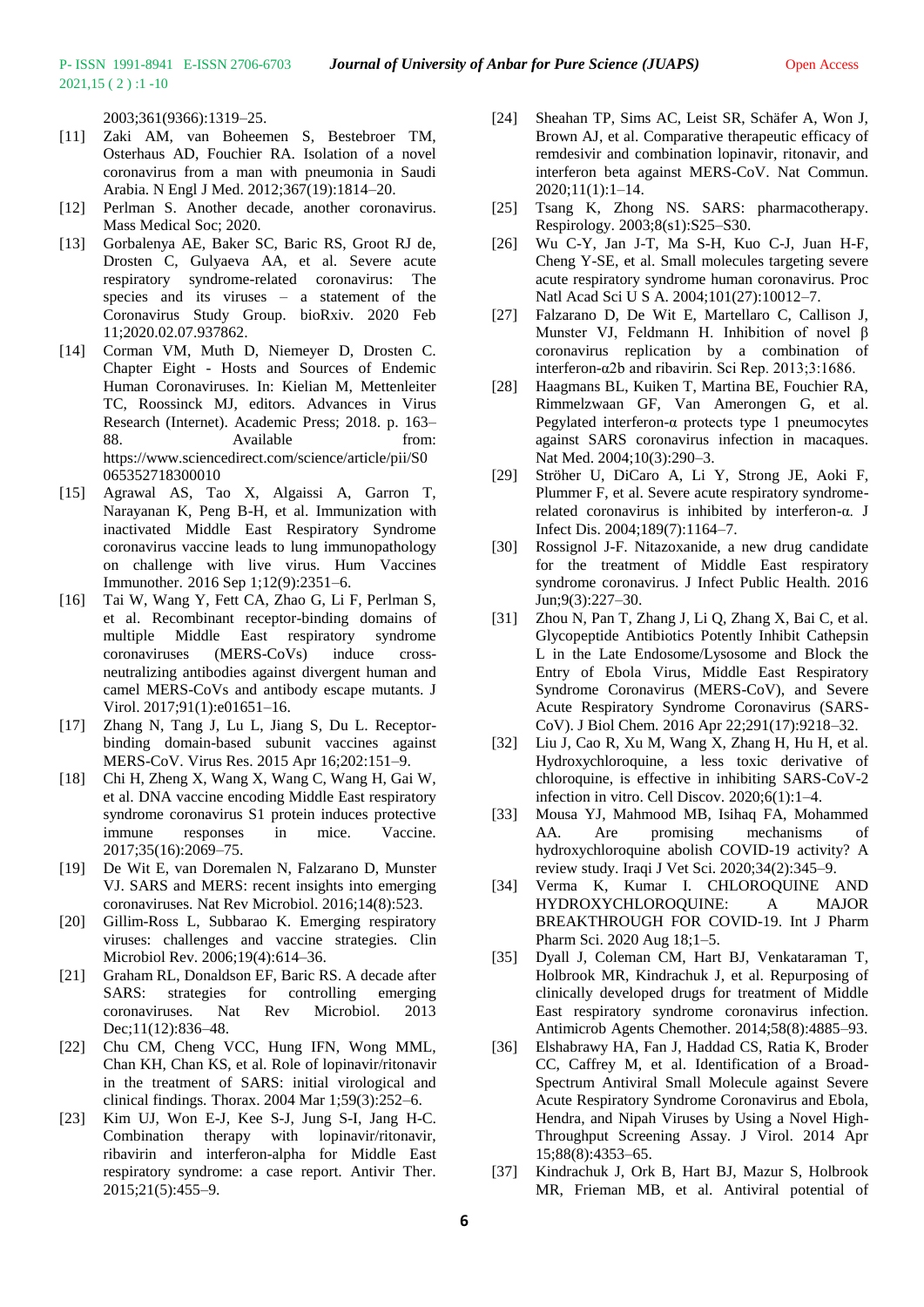ERK/MAPK and PI3K/AKT/mTOR signaling modulation for Middle East respiratory syndrome coronavirus infection as identified by temporal kinome analysis. Antimicrob Agents Chemother. 2015;59(2):1088–99.

- [38] Wadhwa P. MOLECULAR DOCKING STUDY OF NOVEL COVID-19 PROTEASE WITH CURRENT CLINICAL MANAGEMENT AGENTS. Asian J Pharm Clin Res. 2020 Jul 1;37–9.
- [39] Chen Y, Lear T, Evankovich J, Larsen M, Lin B, Alfaras I, et al. A high throughput screen for TMPRSS2 expression identifies FDA-approved and clinically advanced compounds that can limit SARS-CoV-2 entry. 2020;
- [40] Kainulainen MH, Bergeron E, Chatterjee P, Chapman AP, Lee J, Chida A, et al. High-throughput quantitation of SARS-CoV-2 antibodies in a singledilution homogeneous assay. Sci Rep. 2021;11(1):1– 9.
- [41] Li Q, Kang C. Progress in developing inhibitors of SARS-CoV-2 3C-like protease. Microorganisms. 2020;8(8):1250.
- [42] Harcourt BH, Jukneliene D, Kanjanahaluethai A, Bechill J, Severson KM, Smith CM, et al. Identification of severe acute respiratory syndrome coronavirus replicase products and characterization of papain-like protease activity. J Virol. 2004;78(24):13600–12.
- [43] Hilgenfeld R. From SARS to MERS: crystallographic studies on coronaviral proteases enable antiviral drug design. FEBS J. 2014;281(18):4085–96.
- [44] Subissi L, Imbert I, Ferron F, Collet A, Coutard B, Decroly E, et al. SARS-CoV ORF1b-encoded nonstructural proteins 12–16: replicative enzymes as antiviral targets. Antiviral Res. 2014;101:122–30.
- [45] Xue X, Yu H, Yang H, Xue F, Wu Z, Shen W, et al. Structures of two coronavirus main proteases: implications for substrate binding and antiviral drug design. J Virol. 2008;82(5):2515–27.
- [46] Báez-Santos YM, John SES, Mesecar AD. The SARS-coronavirus papain-like protease: structure, function and inhibition by designed antiviral compounds. Antiviral Res. 2015;115:21–38.
- [47] Hilgenfeld R, Peiris M. From SARS to MERS: 10 years of research on highly pathogenic human coronaviruses. Antiviral Res. 2013;100(1):286–95.
- [48] Kuo C-J, Liang P-H. Characterization and inhibition of the main protease of severe acute respiratory syndrome coronavirus. ChemBioEng Rev. 2015;2(2):118–32.
- [49] Pillaiyar T, Manickam M, Namasivayam V, Hayashi Y, Jung S-H. An Overview of Severe Acute Respiratory Syndrome–Coronavirus (SARS-CoV) 3CL Protease Inhibitors: Peptidomimetics and Small Molecule Chemotherapy. J Med Chem. 2016;59(14):6595–628.
- [50] Zhao Q, Weber E, Yang H. Recent developments on coronavirus main protease/3C like protease inhibitors. Recent Patents Anti-Infect Drug Disc. 2013;8(2):150–6.
- [51] Kumar V, Shin JS, Shie J-J, Ku KB, Kim C, Go YY, et al. Identification and evaluation of potent Middle East respiratory syndrome coronavirus (MERS-CoV) 3CLPro inhibitors. Antiviral Res. 2017;141:101–6.
- [52] Fischer A, Sellner M, Neranjan S, Lill MA, Smieško M. Inhibitors for Novel Coronavirus Protease Identified by Virtual Screening of 687 Million Compounds. 2020;
- [53] Lu R, Zhao X, Li J, Niu P, Yang B, Wu H, et al. Genomic characterisation and epidemiology of 2019 novel coronavirus: implications for virus origins and receptor binding. The Lancet. 2020;395(10224):565– 74.
- [54] Chan JF-W, Yao Y, Yeung M-L, Deng W, Bao L, Jia L, et al. Treatment with lopinavir/ritonavir or interferon-β1b improves outcome of MERS-CoV infection in a nonhuman primate model of common marmoset. J Infect Dis. 2015;212(12):1904–13.
- [55] Kim UJ, Won E-J, Kee S-J, Jung S-I, Jang H-C, Case report Combination therapy with lopinavir/ritonavir, ribavirin and interferon-α for Middle East respiratory syndrome. Antivir Ther. 2016;21:455–9.
- [56] Cao B, Wang Y, Wen D, Liu W, Wang J, Fan G, et al. A Trial of Lopinavir–Ritonavir in Adults Hospitalized with Severe Covid-19. N Engl J Med. 2020 May 7;382(19):1787–99.
- [57] Kirchdoerfer RN, Ward AB. Structure of the SARS-CoV nsp12 polymerase bound to nsp7 and nsp8 cofactors. Nat Commun. 2019;10(1):1–9.
- [58] Lee J-M, Cho J-B, Ahn H-C, Jung W, Jeong Y-J. A novel chemical compound for inhibition of SARS coronavirus helicase. J Microbiol Biotechnol. 2017;27:2070–3.
- [59] Al-Tawfiq JA, Al-Homoud AH, Memish ZA. Remdesivir as a possible therapeutic option for the COVID-19. Travel Med Infect Dis (Internet). 2020 Mar 5: Available from: https://www.ncbi.nlm.nih.gov/pmc/articles/PMC712 9391/
- [60] Zhu S, Guo X, Geary K, Zhang D. Emerging Therapeutic Strategies for COVID-19 patients. Discoveries. 2020;8(1).
- [61] Caly L, Druce JD, Catton MG, Jans DA, Wagstaff KM. The FDA-approved drug ivermectin inhibits the replication of SARS-CoV-2 in vitro. Antiviral Res. 2020 Jun 1;178:104787.
- [62] Stockman LJ, Bellamy R, Garner P. SARS: Systematic Review of Treatment Effects. PLoS Med (Internet). 2006 Sep;3(9). Available from: https://www.ncbi.nlm.nih.gov/pmc/articles/PMC156 4166/
- [63] Sulkowski MS. Anemia in the treatment of hepatitis C virus infection. Clin Infect Dis. 2003;37(Supplement\_4):S315–S322.
- [64] Cobb AJ, Dell'Isola A, Abdulsattar BO, McLachlan MM, Neuman BW, Müller C, et al. Synthesis and antiviral activity of novel spirocyclic nucleosides. New J Chem. 2018;42(22):18363–80.
- [65] Adedeji AO, Singh K, Kassim A, Coleman CM, Elliott R, Weiss SR, et al. Evaluation of SSYA10- 001 as a replication inhibitor of severe acute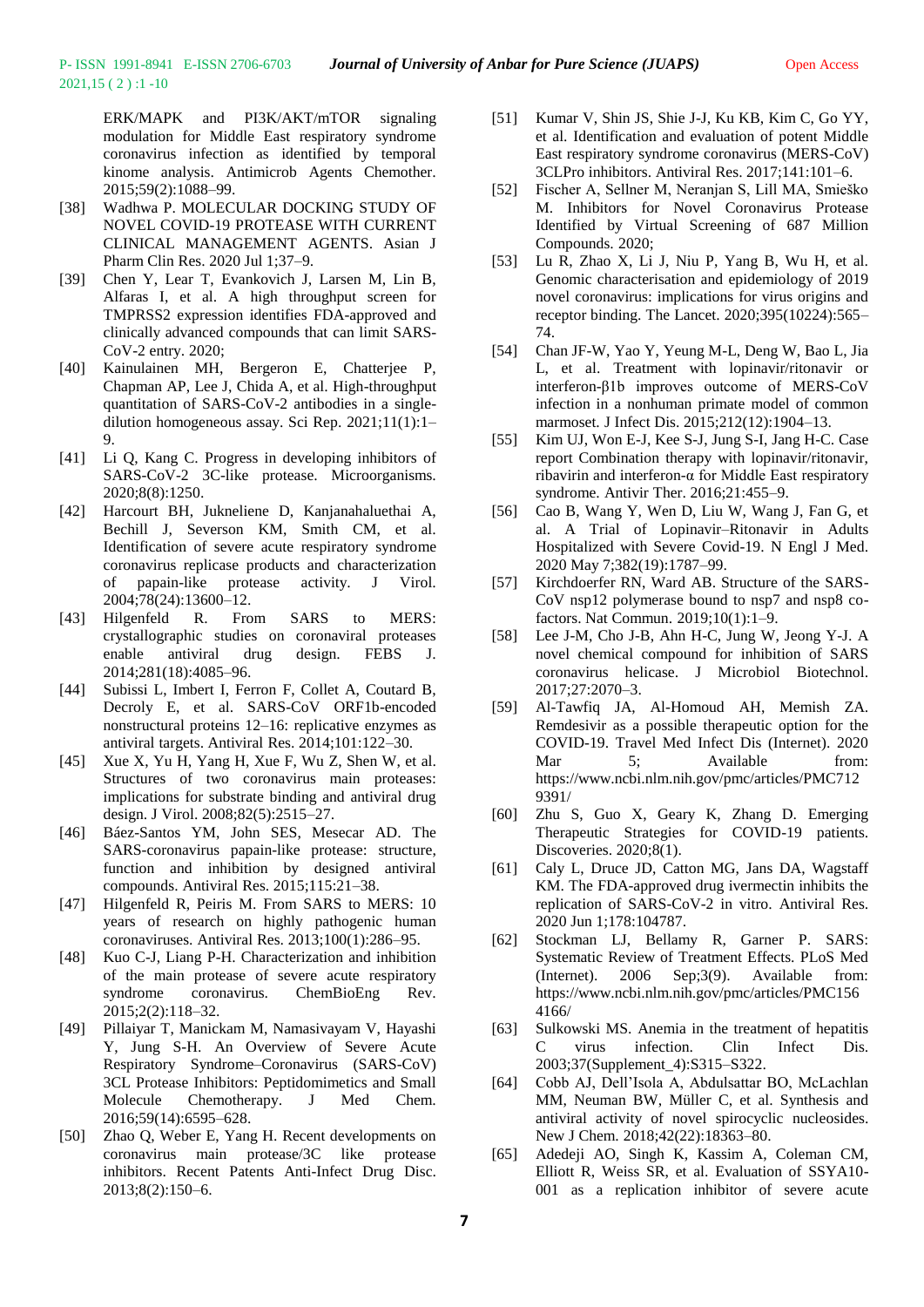respiratory syndrome, mouse hepatitis, and Middle East respiratory syndrome coronaviruses. Antimicrob Agents Chemother. 2014;58(8):4894–8.

- [66] Gordon DE, Jang GM, Bouhaddou M, Xu J, Obernier K, White KM, et al. A SARS-CoV-2 protein interaction map reveals targets for drug repurposing. Nature. 2020;1–13.
- [67] Züst R, Cervantes-Barragan L, Habjan M, Maier R, Neuman BW, Ziebuhr J, et al. Ribose 2′- O methylation provides a molecular signature for the distinction of self and non-self mRNA dependent on the RNA sensor Mda5. Nat Immunol. 2011 Feb;12(2):137–43.
- [68] Snijder EJ, Bredenbeek PJ, Dobbe JC, Thiel V, Ziebuhr J, Poon LLM, et al. Unique and Conserved Features of Genome and Proteome of SARScoronavirus, an Early Split-off From the Coronavirus Group 2 Lineage. J Mol Biol. 2003 Aug 29;331(5):991–1004.
- [69] Bouvet M, Debarnot C, Imbert I, Selisko B, Snijder EJ, Canard B, et al. In vitro reconstitution of SARScoronavirus mRNA cap methylation. PLoS Pathog. 2010;6(4).
- [70] Ferron F, Decroly E, Selisko B, Canard B. The viral RNA capping machinery as a target for antiviral drugs. Antiviral Res. 2012 Oct 1;96(1):21–31.
- [71] He ML, Zheng BJ, Chen Y, Wong KL, Huang JD, Lin MC, et al. Development of interfering RNA agents to inhibit SARS-associated coronavirus infection and replication. Hong Kong Med J Xianggang Yi Xue Za Zhi (Internet). 2009; Available from: https://hub.hku.hk/handle/10722/147608
- [72] Bouvet M, Debarnot C, Imbert I, Selisko B, Snijder EJ, Canard B, et al. In vitro reconstitution of SARScoronavirus mRNA cap methylation. PLoS Pathog. 2010;6(4):e1000863.
- [73] Ke M, Chen Y, Wu A, Sun Y, Su C, Wu H, et al. Short peptides derived from the interaction domain of SARS coronavirus nonstructural protein nsp10 can suppress the 2′-O-methyltransferase activity of nsp10/nsp16 complex. Virus Res. 2012 Aug 1;167(2):322–8.
- [74] Cheng K-W, Cheng S-C, Chen W-Y, Lin M-H, Chuang S-J, Cheng I-H, et al. Thiopurine analogs and mycophenolic acid synergistically inhibit the papain-like protease of Middle East respiratory syndrome coronavirus. Antiviral Res. 2015;115:9– 16.
- [75] Wang Y, Sun Y, Wu A, Xu S, Pan R, Zeng C, et al. Coronavirus nsp10/nsp16 methyltransferase can be targeted by nsp10-derived peptide in vitro and in vivo to reduce replication and pathogenesis. J Virol. 2015;89(16):8416–27.
- [76] Belouzard S, Millet JK, Licitra BN, Whittaker GR. Mechanisms of coronavirus cell entry mediated by the viral spike protein. Viruses. 2012;4(6):1011–33.
- [77] Heald-Sargent T, Gallagher T. Ready, set, fuse! The coronavirus spike protein and acquisition of fusion competence. Viruses. 2012;4(4):557–80.
- [78] Thorp EB, Boscarino JA, Logan HL, Goletz JT, Gallagher TM. Palmitoylations on murine

coronavirus spike proteins are essential for virion assembly and infectivity. J Virol. 2006;80(3):1280– 9.

- [79] Wong SK, Li W, Moore MJ, Choe H, Farzan M. A 193-amino acid fragment of the SARS coronavirus S protein efficiently binds angiotensin-converting enzyme 2. J Biol Chem. 2004;279(5):3197–201.
- [80] Li F. Structure, function, and evolution of coronavirus spike proteins. Annu Rev Virol. 2016;3:237–61.
- [81] Lu G, Wang Q, Gao GF. Bat-to-human: spike features determining "host jump"of coronaviruses SARS-CoV, MERS-CoV, and beyond. Trends Microbiol. 2015;23(8):468–78.
- [82] Sainz B, Mossel EC, Gallaher WR, Wimley WC, Peters CJ, Wilson RB, et al. Inhibition of severe acute respiratory syndrome-associated coronavirus (SARS-CoV) infectivity by peptides analogous to the viral spike protein. Virus Res. 2006;120(1):146–55.
- [83] Gao J, Lu G, Qi J, Li Y, Wu Y, Deng Y, et al. Structure of the fusion core and inhibition of fusion by a heptad repeat peptide derived from the S protein of Middle East respiratory syndrome coronavirus. J Virol. 2013;87(24):13134–40.
- [84] Coughlin MM, Prabhakar BS. Neutralizing human monoclonal antibodies to severe acute respiratory syndrome coronavirus: target, mechanism of action, and therapeutic potential. Rev Med Virol. 2012;22(1):2–17.
- [85] Pascal KE, Coleman CM, Mujica AO, Kamat V, Badithe A, Fairhurst J, et al. Pre-and postexposure efficacy of fully human antibodies against Spike protein in a novel humanized mouse model of MERS-CoV infection. Proc Natl Acad Sci. 2015;112(28):8738–43.
- [86] Du L, Zhao G, Yang Y, Qiu H, Wang L, Kou Z, et al. A conformation-dependent neutralizing monoclonal antibody specifically targeting receptorbinding domain in Middle East respiratory syndrome coronavirus spike protein. J Virol. 2014;88(12):7045–53.
- [87] Jiang L, Wang N, Zuo T, Shi X, Poon K-MV, Wu Y, et al. Potent neutralization of MERS-CoV by human neutralizing monoclonal antibodies to the viral spike glycoprotein. Sci Transl Med. 2014;6(234):234ra59– 234ra59.
- [88] Sui J, Li W, Murakami A, Tamin A, Matthews LJ, Wong SK, et al. Potent neutralization of severe acute respiratory syndrome (SARS) coronavirus by a human mAb to S1 protein that blocks receptor association. Proc Natl Acad Sci U S A. 2004;101(8):2536–41.
- [89] Ying T, Du L, Ju TW, Prabakaran P, Lau CC, Lu L, et al. Exceptionally potent neutralization of Middle East respiratory syndrome coronavirus by human monoclonal antibodies. J Virol. 2014;88(14):7796– 805.
- [90] Cavanagh D. Coronaviridae: a review of coronaviruses and toroviruses. In: Coronaviruses with Special Emphasis on First Insights Concerning SARS (Internet). Springer; 2005 (cited 2017 Feb 16).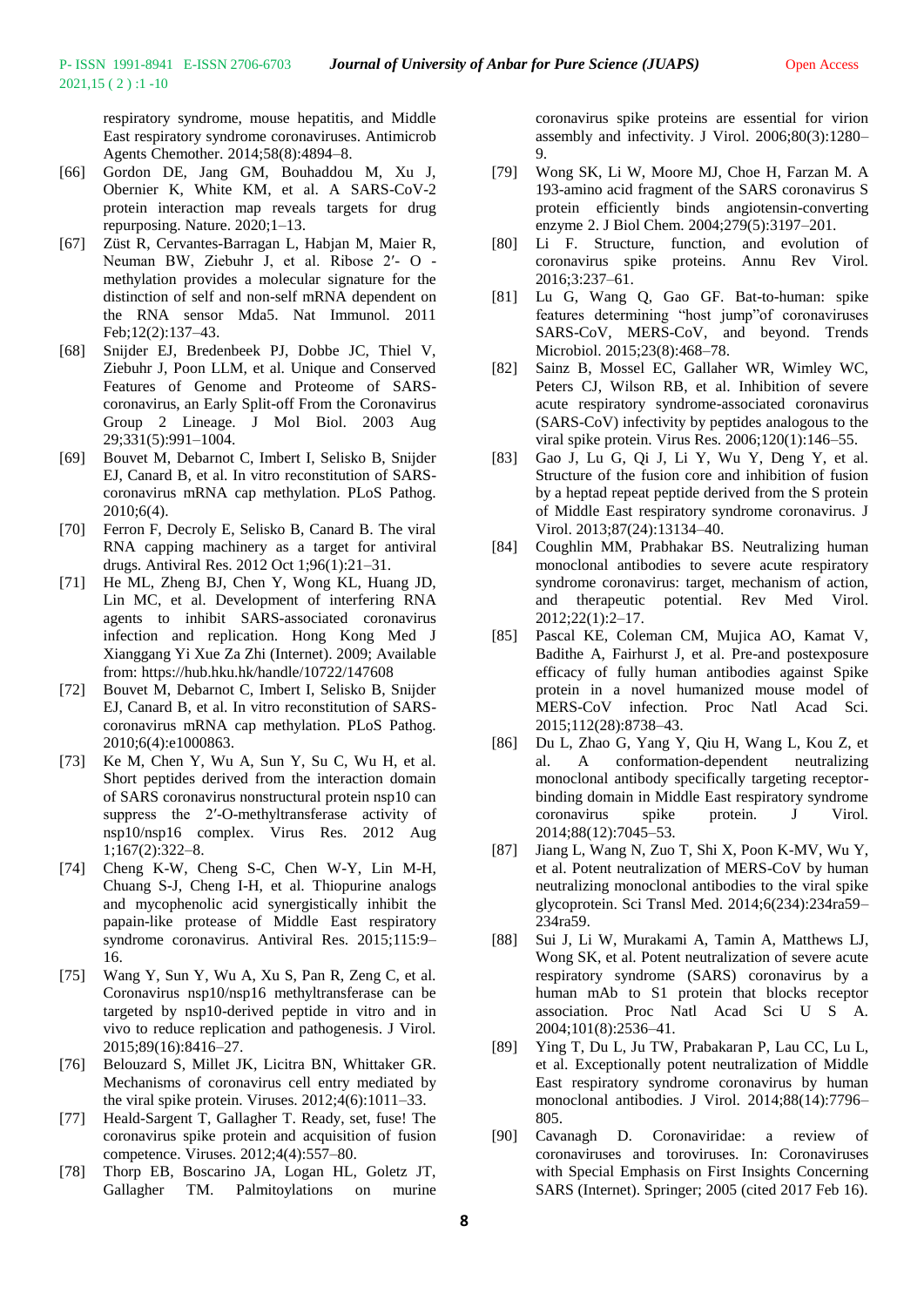p.  $1-54$ . Available from: http://link.springer.com/chapter/10.1007/3-7643- 7339-3\_1

[91] Du L, He Y, Zhou Y, Liu S, Zheng B-J, Jiang S. The spike protein of SARS-CoV—a target for vaccine and therapeutic development. Nat Rev Microbiol. 2009;7(3):226–36.

2021,15 ( 2 ) :1 -10

- [92] Jiaming L, Yanfeng Y, Yao D, Yawei H, Linlin B, Baoying H, et al. The recombinant N-terminal domain of spike proteins is a potential vaccine against Middle East respiratory syndrome coronavirus (MERS-CoV) infection. Vaccine. 2017;35(1):10–8.
- [93] Wirblich C, Coleman CM, Kurup D, Abraham TS, Bernbaum JG, Jahrling PB, et al. One-health: a safe, efficient, dual-use vaccine for humans and animals against Middle East respiratory syndrome coronavirus and rabies virus. J Virol. 2017;91(2):e02040–16.
- [94] Zhai P, Ding Y, Wu X, Long J, Zhong Y, Li Y. The epidemiology, diagnosis and treatment of COVID-19. Int J Antimicrob Agents. 2020 Mar 28;105955.
- [95] Yan Z-P, Yang M, Lai C-L. COVID-19 Vaccines: A Review of the Safety and Efficacy of Current Clinical Trials. Pharmaceuticals. 2021 May;14(5):406.
- [96] Torres J, Maheswari U, Parthasarathy K, Ng L, Liu DX, Gong X. Conductance and amantadine binding of a pore formed by a lysine-flanked transmembrane domain of SARS coronavirus envelope protein. Protein Sci. 2007;16(9):2065–71.
- [97] Corse E, Machamer CE. Infectious bronchitis virus E protein is targeted to the Golgi complex and directs release of virus-like particles. J Virol. 2000;74(9):4319–26.
- [98] Liao Y, Yuan Q, Torres J, Tam JP, Liu DX. Biochemical and functional characterization of the membrane association and membrane permeabilizing activity of the severe acute respiratory syndrome coronavirus envelope protein. Virology. 2006;349(2):264–75.
- [99] Masters PS. The molecular biology of coronaviruses. Adv Virus Res. 2006;66:193–292.
- [100] Arndt AL, Larson BJ, Hogue BG. A conserved domain in the coronavirus membrane protein tail is important for virus assembly. J Virol. 2010 Nov;84(21):11418–28.
- [101] Hogue BG, Machamer CE. Coronavirus structural proteins and virus assembly. Nidoviruses ASM Press Wash DC. 2008;179–200.
- [102] Siu K-L, Kok K-H, Ng M-HJ, Poon VK, Yuen K-Y, Zheng B-J, et al. Severe acute respiratory syndrome coronavirus M protein inhibits type I interferon production by impeding the formation of TRAF3· TANK· TBK1/IKK∈ complex. J Biol Chem. 2009;284(24):16202–9.
- [103] AAkerström S, Mirazimi A, Tan Y-J. Inhibition of SARS-CoV replication cycle by small interference RNAs silencing specific SARS proteins, 7a/7b, 3a/3b and S. Antiviral Res. 2007;73(3):219–27.
- [104] Almazán F, Galán C, Enjuanes L. The nucleoprotein

is required for efficient coronavirus genome replication. J Virol. 2004;78(22):12683–8.

- [105] Tylor S, Andonov A, Cutts T, Cao J, Grudesky E, Van Domselaar G, et al. The SR-rich motif in SARS-CoV nucleocapsid protein is important for virus replication. Can J Microbiol. 2009;55(3):254–60.
- [106] Chang C, Lo S-C, Wang Y-S, Hou M-H. Recent insights into the development of therapeutics against coronavirus diseases by targeting N protein. Drug Discov Today. 2016;21(4):562–72.
- [107] Ma Y, Tong X, Xu X, Li X, Lou Z, Rao Z. Structures of the N-and C-terminal domains of MHV-A59 nucleocapsid protein corroborate a conserved RNAprotein binding mechanism in coronavirus. Protein Cell. 2010;1(7):688–97.
- [108] Chang C, Sue S-C, Yu T, Hsieh C-M, Tsai C-K, Chiang Y-C, et al. Modular organization of SARS coronavirus nucleocapsid protein. J Biomed Sci. 2006;13(1):59–72.
- [109] Hurst KR, Koetzner CA, Masters PS. Identification of in vivo-interacting domains of the murine coronavirus nucleocapsid protein. J Virol. 2009;83(14):7221–34.
- [110] Che X-Y, Hao W, Wang Y, Di B, Yin K, Xu Y-C, et al. Nucleocapsid protein as early diagnostic marker for SARS. Emerg Infect Dis. 2004;10(11):1947.
- [111] Diao B, Wen K, Chen J, Liu Y, Yuan Z, Han C, et al. Diagnosis of Acute Respiratory Syndrome Coronavirus 2 Infection by Detection of Nucleocapsid Protein. medRxiv. 2020;
- [112] Xiong S, Wang Y-F, Zhang M-Y, Liu X-J, Zhang C-H, Liu S-S, et al. Immunogenicity of SARS inactivated vaccine in BALB/c mice. Immunol Lett. 2004;95(2):139–43.
- [113] Leung DTM, Hang TFC, Hung MC, Chan PKS, Cheung JLK, Niu H, et al. Antibody response of patients with severe acute respiratory syndrome (SARS) targets the viral nucleocapsid. J Infect Dis. 2004;190(2):379–86.
- [114] Thiel V, Herold J, Schelle B, Siddell SG. Infectious RNA transcribed in vitro from a cDNA copy of the human coronavirus genome cloned in vaccinia virus. J Gen Virol. 2001 Jun 1;82(6):1273–81.
- [115] Zúñiga S, Sola I, Moreno JL, Sabella P, Plana-Durán J, Enjuanes L. Coronavirus nucleocapsid protein is an RNA chaperone. Virology. 2007;357(2):215–27.
- [116] Hurst KR, Kuo L, Koetzner CA, Ye R, Hsue B, Masters PS. A major determinant for membrane protein interaction localizes to the carboxy-terminal domain of the mouse coronavirus nucleocapsid protein. J Virol. 2005;79(21):13285–97.
- [117] Lin S-Y, Liu C-L, Chang Y-M, Zhao J, Perlman S, Hou M-H. Structural basis for the identification of the N-terminal domain of coronavirus nucleocapsid protein as an antiviral target. J Med Chem. 2014;57(6):2247–57.
- [118] Luo H, Chen J, Chen K, Shen X, Jiang H. Carboxyl terminus of severe acute respiratory syndrome coronavirus nucleocapsid protein: self-association analysis and nucleic acid binding characterization. Biochemistry (Mosc). 2006;45(39):11827–35.